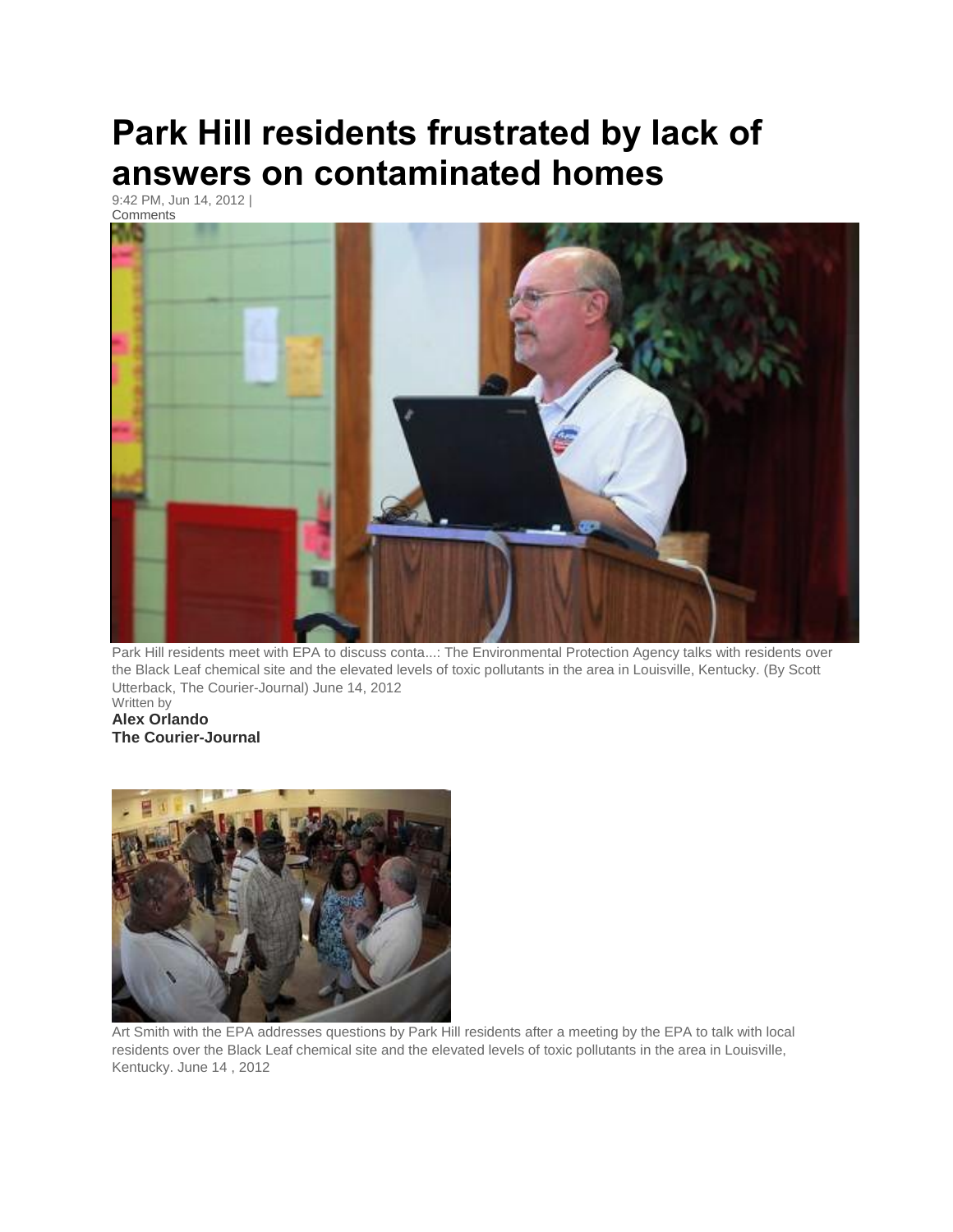

Art Smith with the EPA addresses questions by Park Hill residents after a meeting by the EPA to talk with local residents over the Black Leaf chemical site and the elevated levels of toxic pollutants in the area in Louisville, Kentucky. June 14 , 2012



Park Hill resident Mike Sheckles ask questions of members of the EPA during a meeting by the EPA to talk with local residents over the Black Leaf chemical site and the elevated levels of toxic pollutants in the area in Louisville, Kentucky. June 14 , 2012

On the map at the front of the room, Michael Sheckles saw the neighborhood where he grew up.

He saw the old, abandoned factory where he and his friends used to hop the fence to play tag and hide and seek. And there was the alley where they splashed in puddles after rain storms.

Now 39, Sheckles looked at the birds-eye view of his house projected on a screen and shaded bright green to indicate that his land and others in the 1700 block of Wilson Avenue are contaminated with lead.

Sheckles packed into a room at Wheatley Elementary School Thursday night with about 50 other residents from the Park Hill neighborhood while U.S. Environmental Protective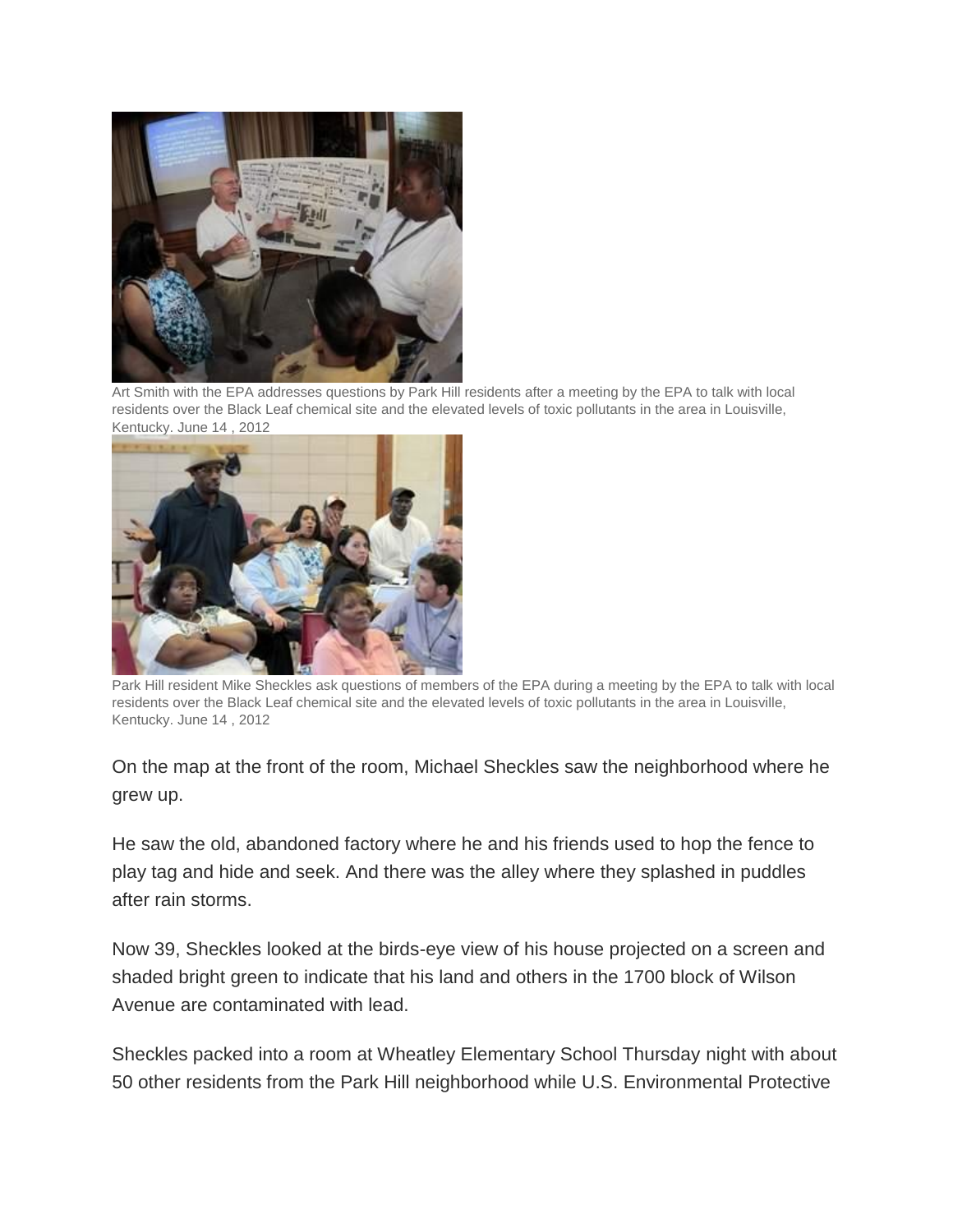Agency on-site coordinator Art Smith told them the news: At least nine chemicals including lead, arsenic, DDT and dieldrin — had made their way into the soil of residents' yards around the 29-acre Black Leaf industrial site.

In February, EPA workers took soil samples from 51 lots around the Black Leaf site. All 50 had tested positive for above-normal chemical levels — meaning there was a risk factor of one in 1 million for developing cancer from a lifetime of exposure.

On two blocks in the area, the concentration of arsenic was higher, Smith said, enough to raise the chance of cancer to 1 in 10,000.

"Where are they?" the crowd asked.

Smith told them the 1500 and 1600 blocks of Wilson Avenue were affected. Residents buzzed.

Smith said the EPA had tested 50 lots and will test more.

Right now, he said, he isn't sure if water or wind had carried the pollutants into residents' yards. Workers will test up wind, down wind, to the left and right of the Black Leaf site, further out than the first test.

When the next test will happen, though, he couldn't say.

"We got a mixed bag (of results)," Smith said. "And what that tells us is that we're not done sampling in this area."

Bob Safay, regional director for the Agency for Toxic Substances and Disease Registry, took the floor to put the contamination into perspective.

He told residents that the contaminants were also present in items such as household pesticides that many people are commonly exposed to. And if residents were born before 1970, he said, they had likely grown up in houses with lead-based paint.

Afterward, Safay said he thought the meeting had gone well.

"People have sincere questions," he said. "People are worried about their children, their health and their property value."